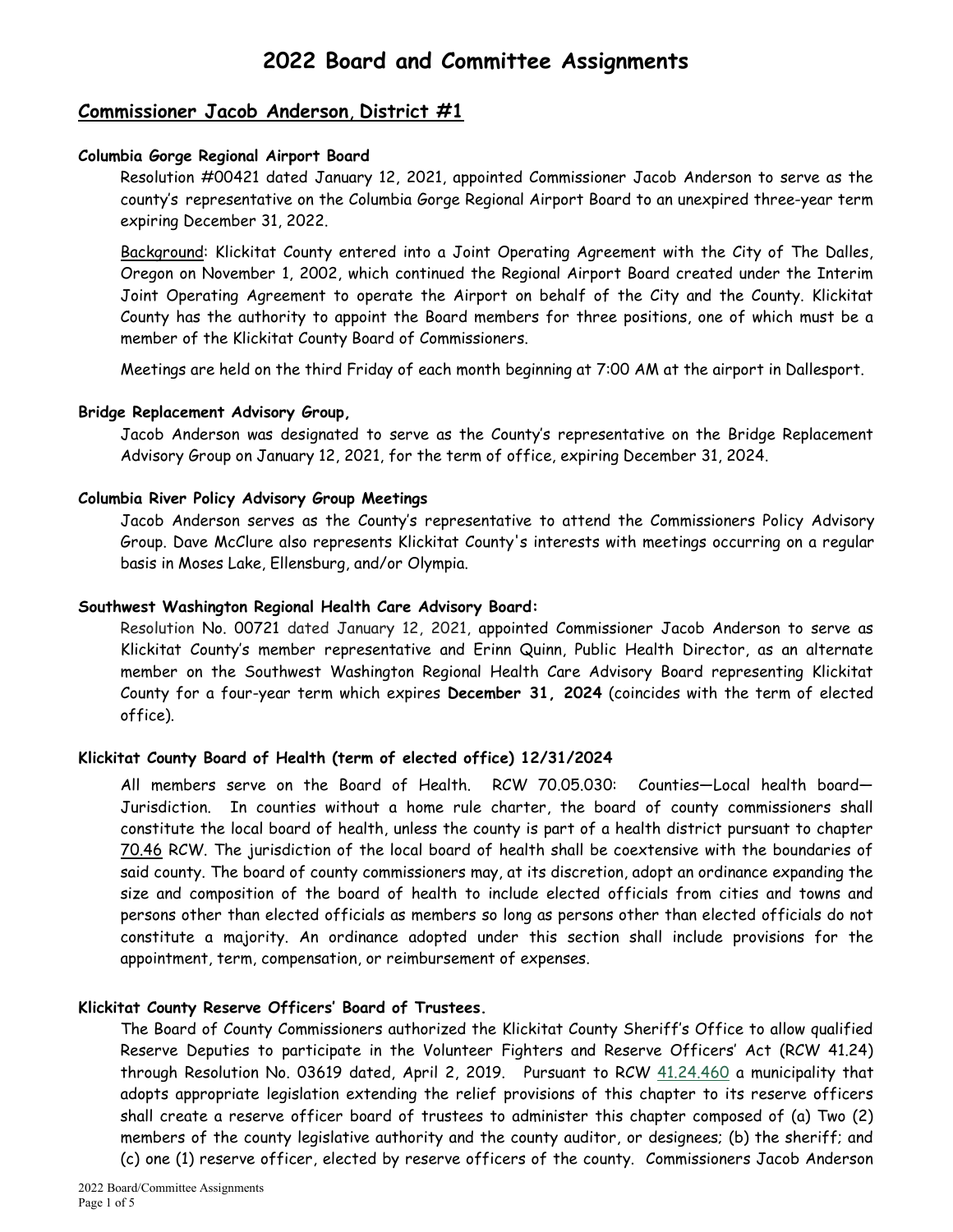and Dan Christopher were appointed to serve on the Klickitat County Reserve Officers' Local Board of Trustees on January 12, 2021, Resolution NO. 00921. Appointments are the length of the term of office, which ends December 31, 2024.

## Klickitat County Public Corporation Board of Directors (term of elected office) 12/31/2024

## Klickitat County Public Economic Development Authority Board of Directors (term of elected office)

All members serve on the EDA Board. KCPEDA typically meets quarterly beginning in January depending on the work schedules for the various members.

### Columbia Gorge Bi-State Renewable Energy Zone Committee (under the MCEDD umbrella).

CGBREZ meetings are held periodically a few times per year at the Columbia Gorge Community College Boardroom in The Dalles.

### \*\*Klickitat County Finance Committee (Chairman is Ex-officio member):

This committee is comprised of the Treasurer, Auditor, and Chairman of the Board of Commissioners. Per RCW 36.48.070 the treasurer acts as chair, the auditor as a secretary with the BoCC Chairman serves as Ex-officio member. The finance committee meetings are all open to the public and subject to the Open Public Meetings Act. The committee is required to adopt investment policies and establish rules and regulations for carrying out the provisions of RCW 36.48.010 through 060 that are not inconsistent with the law. Meetings are called by the Treasurer in coordination with the schedule of the Auditor and Chairman.

### \*\*Landfill Gas Improvement Committee (chairman or designee serves as county representative)

### \*\*Klickitat County Law Library Board of Trustees (Chairman serves as an ex-officio member):

Pursuant to RCW 27.24.010 every county with a population of eight thousand or more but less than three hundred thousand must have a board of law library trustees consisting of five members to be constituted as follows: The chairman of the county legislative authority is an ex officio trustee, the judge of the superior court, and the members of the county bar association shall choose three of their members to serve on the board. The term of office of a member of the board who is a judge is for as long as that individual continues to be a judge, and the term of a member who is from the bar is for four years. Meetings shall be held at least once per year, and if more often, then at such times as may be prescribed by rule. The board of law library trustees shall have the power to 1) make and enforce rules for their procedures and the government, care and use of the library, and the guidance of employees; 2) remove any trustee, except an ex officio trustee, for neglect to attend the meetings of the board; 3) employ a librarian and assistants and/or prescribe their duties, fix their compensation and remove them at will; 4) purchase books, periodicals and other property suitable for the library and to accept gifts and bequests of money and property for the library, and to sell the property which is unsuitable or not needed for the library; and 5) to examine and approve for payment claims and demands out of the county law library fund.

\*\* Appointment usually rotates with the Chairman.

## Commissioner David Sauter, District #2

### Columbia Gorge Housing Authority

 Resolution #13521 dated December 21, 2021, reappointed Commissioner David M. Sauter to serve on the Columbia Gorge Housing Authority representing Klickitat County for a three-year term, which expires December 31, 2024.

 Background: Ordinance #01118Ø2 adopted by the Board of County Commissioners on November 18, 2002, approved the formation of a joint housing authority by the County, Skamania County, and the City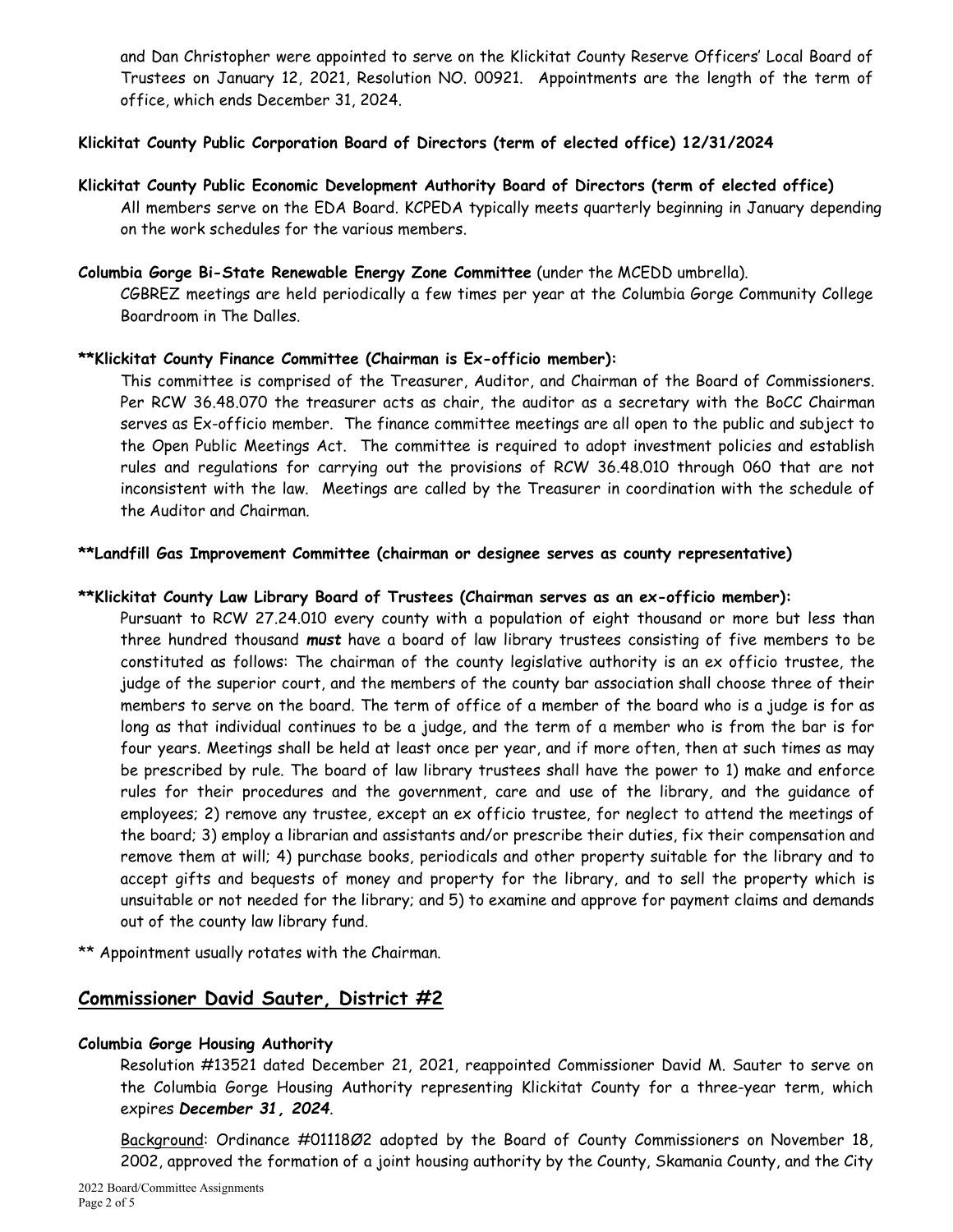of Goldendale pursuant to RCW 35.82.300 to be named the "Columbia Gorge Housing Authority. The area of operation of the Authority includes the combined area that lies within the territorial boundaries of unincorporated Klickitat County and Skamania County and the territorial boundaries of the City of Goldendale. Pursuant to the bylaws the Authority shall be governed by a board of five (5) commissioners composed of two commissioners each to be appointed by the respective boards of county commissioners of the County and Skamania County (any or all of which may be county commissioners), and one commissioner to be appointed by the Mayor of the City (which may be the Mayor) with each commissioner holding office for a term of three (3) years.

Columbia Cascade Housing Corporation Board member (Also serves on the CCHC Budget Committee) Cascade Meadows Senior Apartments Board member (appointed 09/22/2010)

## Southwest Washington Agency on Aging and Disability Council of Governments (requires a letter advising whom the COG representative will be/no formal document is required)

SWAAD which was formed by Interlocal Agreement in 2008 is a multi-county association consisting of the counties of Clark, Cowlitz, Klickitat, Skamania, and Wahkiakum having a mutual interest to facilitate the organization and operation of an Area Agency on Aging (designated Planning and Service Area number 7 of the Department of Social and Health Services Aging Network) and to administer grants for programs for older individuals and adults with disabilities. The COG serves as the administrative body of the SWAAD. The COG voted to change from bi-monthly meetings to quarterly meetings in the 2012 calendar year with meetings held in March June, September, and December.

Commissioner David Sauter serves as Klickitat County's primary representative to the COG with Senior Services Director Sharon Carter serving as an alternate for the 2022 calendar year. (Requires a letter advising whom the COG representative will be/no formal document required. The primary representative can be appointed for more than a one-year term; however, the alternate member must be appointed each year with terms no longer than one year).

### Mid-Columbia Economic Development District Board of Directors

Resolution #13421 dated December 21, 2021, designated Commissioner David Sauter to serve as Klickitat County's representative on the Mid-Columbia Economic Development Board for the 2022 calendar year. An appointment will also mean serving as a member of the Executive Committee, which generally meets the third Wednesday of each month by conference call or a sit-down meeting.

 (Also serves on the MCEDD Loan Committee: Meetings via teleconference or in-person every first and third Tuesday at 8:00 AM unless otherwise canceled or rescheduled.)

Mid-Columbia Economic Development District (MCEDD) is composed of five counties bordering the Columbia River: Hood River, Wasco and Sherman counties in Oregon, and Skamania and Klickitat counties in Washington. These five counties established MCEDD in 1969. The founding members realized that the sharing of a common workforce, common geography, and common demographics bound together their economic fates. By joining, they benefit through better access to economic development loans and grants, pooled technical assistance, marketing, and administrative resources, and a regional approach to economic development efforts.

MCEDD's mission is to promote the creation of family-wage jobs, the diversification of the economic base, and the growth, development, and retention of business and industry within the five-county district.

#### Klickitat County Regional Transportation Policy Committee

David Sauter was appointed (effective January 1, 2021) to serve as the Commissioner's representative on the local Klickitat County Transportation Policy Committee. No action is required until such time as that appointment changes. Notice of change (via letter) will need to be sent to the Regional Transportation Council. KCRTPO meets the first Wednesday of every other month (even months) beginning at 10:30 AM with meetings held at the Port Office in Bingen.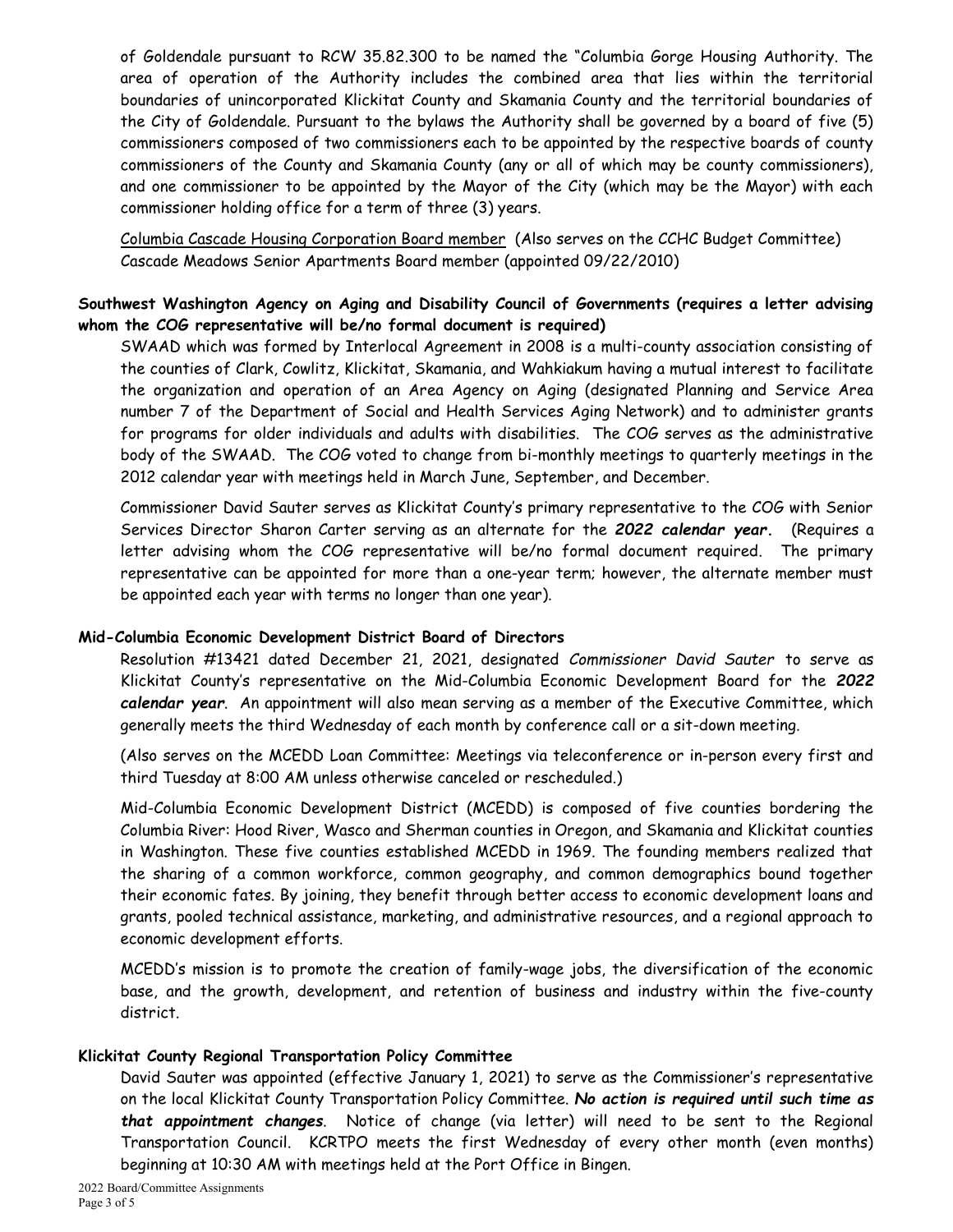## Klickitat County Board of Health (term of elected office) 12/31/2022

All members serve on the Board of Health. RCW 70.05.030: Counties—Local health board— Jurisdiction. In counties without a home rule charter, the board of county commissioners shall constitute the local board of health, unless the county is part of a health district pursuant to chapter 70.46 RCW. The jurisdiction of the local board of health shall be coextensive with the boundaries of said county. The board of county commissioners may, at its discretion, adopt an ordinance expanding the size and composition of the board of health to include elected officials from cities and towns and persons other than elected officials as members so long as persons other than elected officials do not constitute a majority. An ordinance adopted under this section shall include provisions for the appointment, term, compensation, or reimbursement of expenses.

## Klickitat County Public Corporation Board of Directors (term of elected office)

Klickitat County Public Economic Development Authority Board of Directors (term of elected office). All members serve on the EDA Board. KCPEDA typically meets quarterly beginning in January depending on the work schedules for the various members.

### WSAC Board of Directors:

The Washington State Association of Counties is governed by a Board of Directors led by the Executive Committee. Each year an election is held prior to the Association's Annual Meeting to select officers for the next year. Counties appoint their representative(s) to the Board.

WSAC Executive Committee: David Sauter served as WSAC's Past President; having been elected to serve as President in 2015. Involvement will require attendance at association and affiliate meetings both in State and out of State representing WSAC but to a lesser degree than when serving as President.

### Washington Association of Counties Legislative Steering Committee

David Sauter attends WSAC LSC meetings while the legislature is in session (In odd-numbered years - the budget year -- the Legislature meets for 105 days, and in even-numbered years for 60 days. If necessary, the Governor can call legislators in for a special session for 30 days. Legislators can call themselves into special sessions with a two-thirds vote of the two bodies) and serve on various workgroup committees.

## Commissioner Dan Christopher, District #3

### Klickitat County Board of Health (term of elected office)

All members serve on the Board of Health. RCW 70.05.030: Counties—Local health board— Jurisdiction. In counties without a home rule charter, the board of county commissioners shall constitute the local board of health, unless the county is part of a health district pursuant to chapter 70.46 RCW. The jurisdiction of the local board of health shall be coextensive with the boundaries of said county. The board of county commissioners may, at its discretion, adopt an ordinance expanding the size and composition of the board of health to include elected officials from cities and towns and persons other than elected officials as members so long as persons other than elected officials do not constitute a majority. An ordinance adopted under this section shall include provisions for the appointment, term, compensation, or reimbursement of expenses.

### Emergency Food and Shelter National Board Program/Local Board

 Resolution #00621 dated January 12, 2021, appointed Commissioner Dan Christopher to serve as the county's representative on the Emergency Food and Shelter National Board Program for two years effective January 1, 2021, expiring December 31, 2022.

 This Board generally meets twice a year; in January to review applications and determine allocations and in July to review service levels and spending.